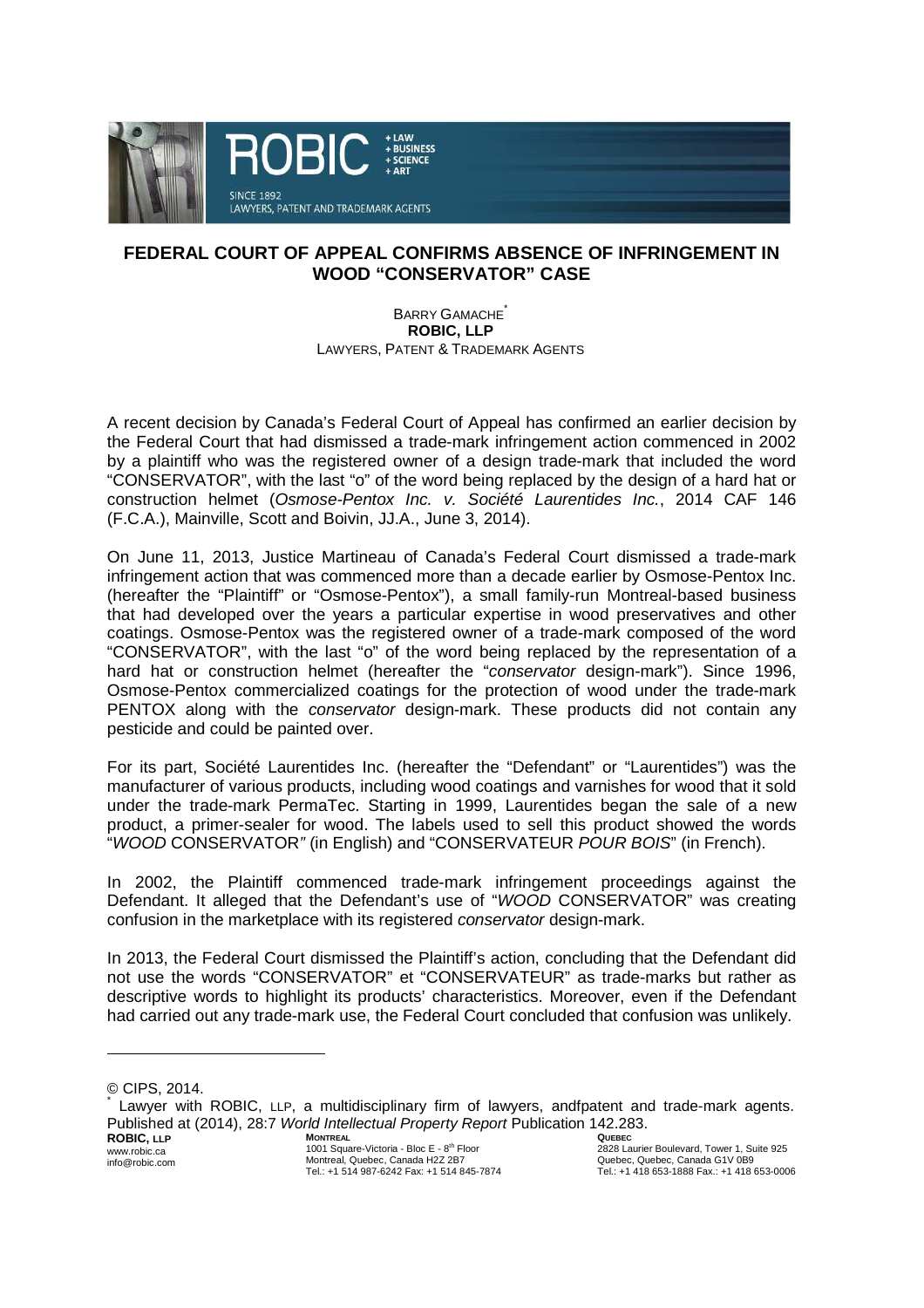The Plaintiff appealed the Federal Court's decision before the Federal Court of Appeal and argued that it had made out its case for infringement and that the trial judge had erred in his interpretation of the use carried out by the Defendant. According to its argument, it was therefore crucial to examine the use actually carried out by the Defendant.

The Federal Court of Appeal noted however that this case could not be decided without examination of the monopolistic rights granted by the Plaintiff's registration. While the Plaintiff enjoyed the exclusive use of its conservator design-mark, the advantage conferred by Canada's Trade-marks Act, R.S.C. 1985, c. T-13 (hereafter the "Act") only protected the representation of the word CONSERVATOR where the last "o" is replaced by a hard hat or construction helmet. The protection however did not extend to other words suggested by the conservator design-mark. In other words, the Federal Court of Appeal found that the distinctive element of the Plaintiff's trade-mark was, in fact, the construction helmet. Without this design component, the Court concluded that it would be difficult to conceive of any protection for this expression under the Act.

Accordingly, the Federal Court of Appeal agreed with the assessment of the evidence that was carried out by the trial judge who had concluded that the expressions at issue, namely "WOOD CONSERVATOR" and CONSERVATEUR POUR BOIS", were not used as trademarks but rather as descriptive words to highlight a particular aspect of the Defendant's product.

The Plaintiff also asked the Court to give a fresh look to its argument based on subparagraph 20(1)(b)(ii) of the Act. This provision states that no registration of a trade-mark prevents a person from making any bona fide use, other than as a trade-mark, of any accurate description of the character or quality of his/her wares or services, in such a manner as is not likely to have the effect of depreciating the value of the goodwill attaching to the trade-mark. Here, the Plaintiff argued that the words CONSERVATOR and CONSERVATEUR were not an "accurate description" of the Defendant's products but were rather at most suggestive of one of the product's characteristics. For example, the Plaintiff drew the Court's attention to various dictionary definitions that defined "conservator" as a type of person and not a type of sealer for wood.

While the Court was invited to examine some of the evidence that, apparently, favoured the Plaintiff's argument, it also took note of other elements in evidence that confirmed the trial judge's findings. For example, before the trial judge, evidence was presented that on the websites of such different organizations as Environment Canada (that provides updates on weather conditions) and the World Intellectual Property Organization (the agency of the United Nations that provides a forum for the debate of IP issues), one could find the presence of the word "conservateur" in reference to wood protectors.

According to the Court, the trial judge could conclude as he did that the Defendant's use of the contested terms did not violate any provision of the Act, including subparagraph 20(1)(b)(ii).

While this could have ended the debate, the Court also examined the confusion argument raised by the Plaintiff (presuming the contested words were being used as trade-marks by the Defendant). Here again, the Court sided with the Defendant, stating that the case for

**ROBIC, LLP** www.robic.ca info@robic.com **MONTREAL** 1001 Square-Victoria - Bloc E - 8<sup>th</sup> Floor Montreal, Quebec, Canada H2Z 2B7 Tel.: +1 514 987-6242 Fax: +1 514 845-7874 **QUEBEC**  2828 Laurier Boulevard, Tower 1, Suite 925 Quebec, Quebec, Canada G1V 0B9 Tel.: +1 418 653-1888 Fax.: +1 418 653-0006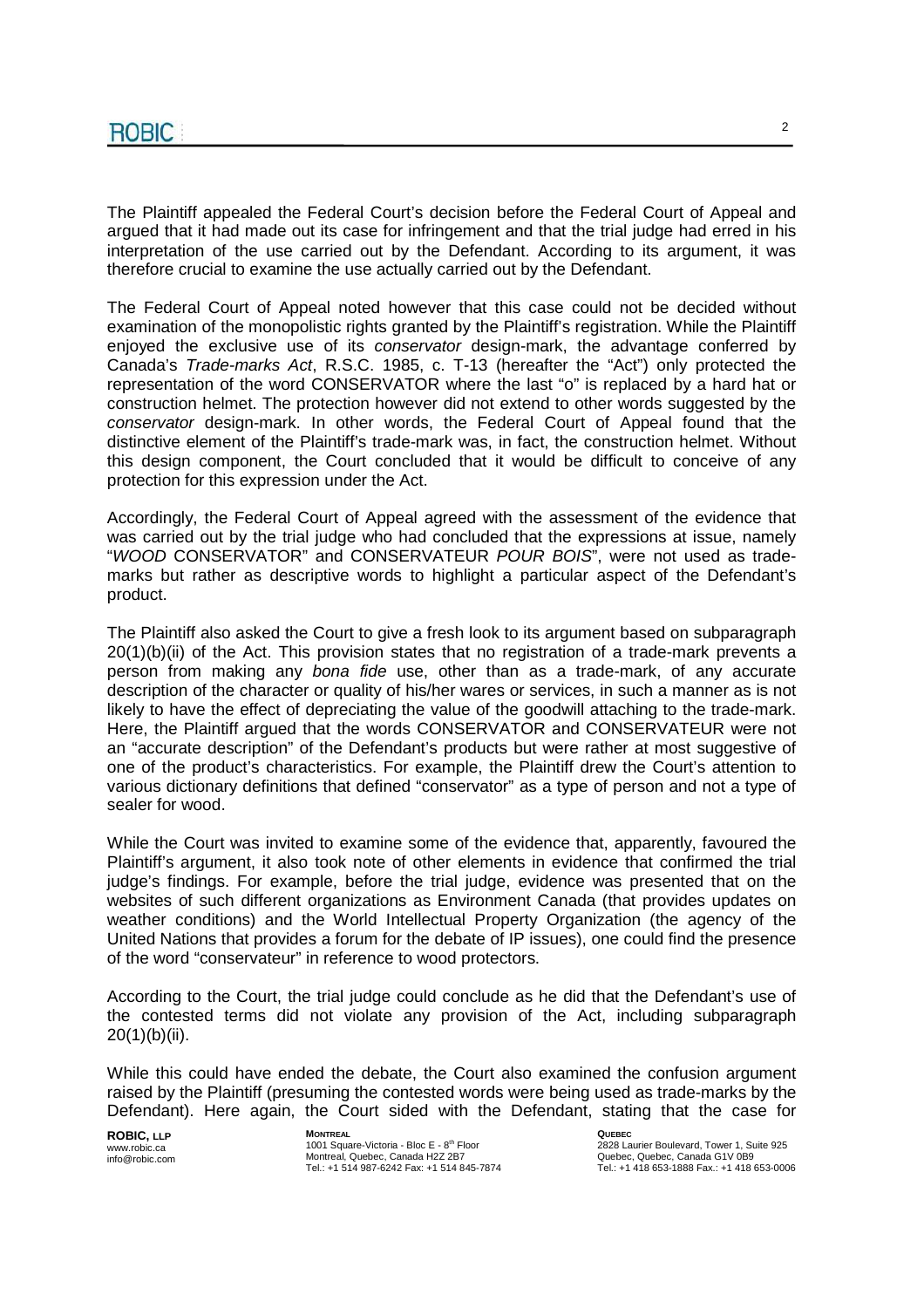confusion had not been made out. Moreover, the presence of the hard hat or construction helmet in the Plaintiff's mark was an important factor against a finding of confusion as it served ultimately to distinguish the Plaintiff's wares in the marketplace.

While a plaintiff's persistence in defending its mark is certainly noteworthy, this example illustrates, again, that a weak mark can only be used as a sword against infringers in very limited cases. When a third party uses an owner's registered mark in a descriptive sense, and without its most distinctive element, the case for infringement will be very difficult, if not impossible, to make out, as this particular set of circumstances demonstrates.



**ROBIC, LLP** www.robic.ca info@robic.com **MONTREAL** 1001 Square-Victoria - Bloc E - 8<sup>th</sup> Floor Montreal, Quebec, Canada H2Z 2B7 Tel.: +1 514 987-6242 Fax: +1 514 845-7874 **QUEBEC**  2828 Laurier Boulevard, Tower 1, Suite 925 Quebec, Quebec, Canada G1V 0B9 Tel.: +1 418 653-1888 Fax.: +1 418 653-0006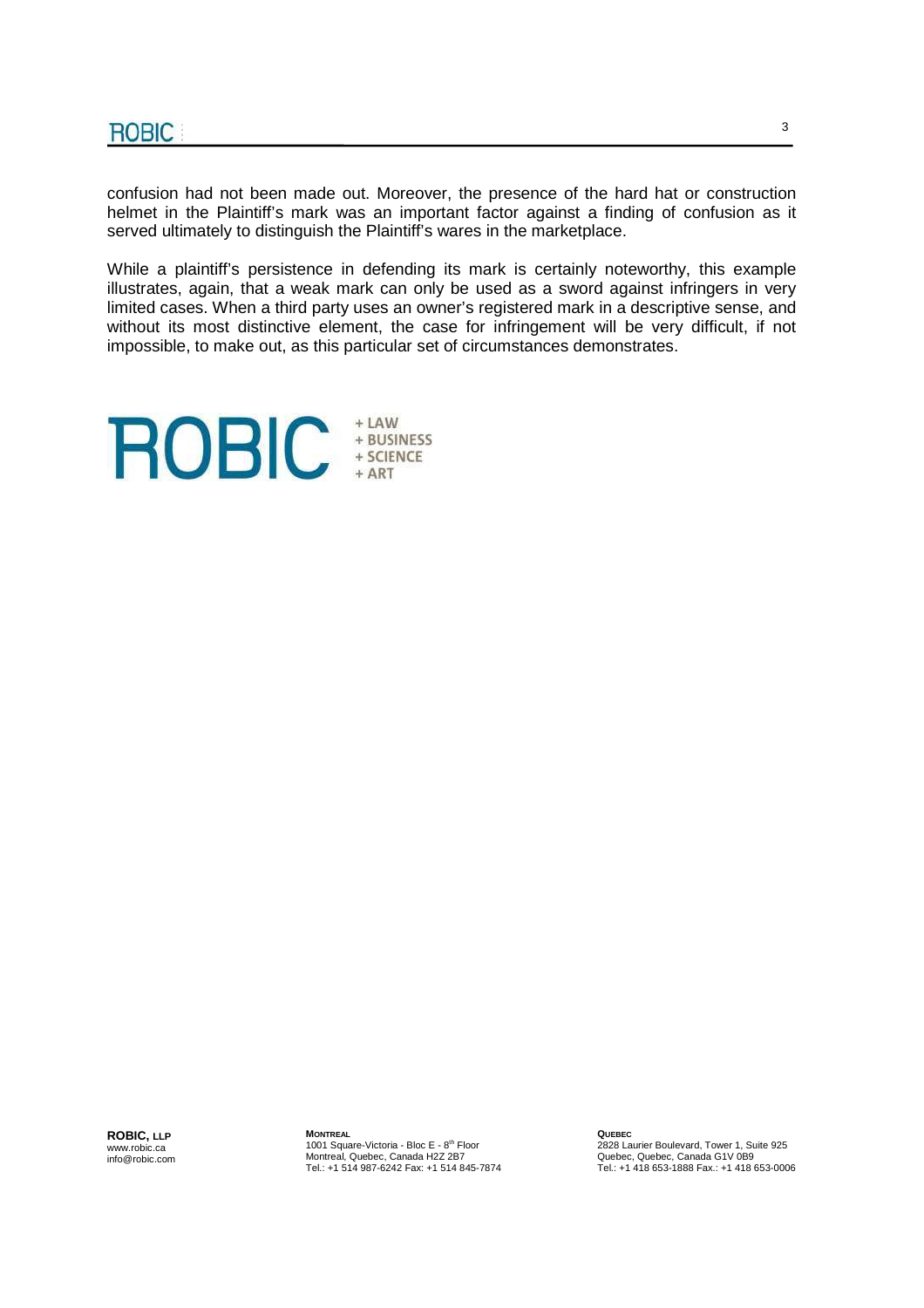Pour des services de conseils dans le domaine de la propriété intellectuelle et des technologies de l'information et des communications (incluant les services d'agents de brevets et de marques de commerce) de même que des services juridiques.

**ROBIC, un groupe d'avocats et d'agents de brevets et de marques de commerce voué depuis 1892 à la protection et à la valorisation de la propriété intellectuelle dans tous les domaines: brevets, dessins industriels et modèles utilitaires; marques de commerce, marques de certification et appellations d'origine; droits d'auteur, propriété littéraire et artistique, droits voisins et de l'artiste interprète; informatique, logiciels et circuits intégrés; biotechnologies, pharmaceutiques et obtentions végétales; secrets de commerce, know-how et concurrence; licences, franchises et transferts de technologies; commerce électronique, distribution et droit des affaires; marquage, publicité et étiquetage; poursuite, litige et arbitrage; vérification diligente et audit. ROBIC, a group of lawyers and of patent and trademark agents dedicated since 1892 to the protection and the valorization of all fields of intellectual property: patents, industrial designs and utility patents; trademarks, certification marks and indications of origin; copyright and entertainment law, artists and performers, neighbouring rights; computer, software and integrated circuits; biotechnologies, pharmaceuticals and plant breeders; trade secrets, know-how, competition and anti-trust; licensing, franchising and technology transfers; e-commerce, distribution and business law; marketing, publicity and labelling; prosecution litigation and arbitration; due diligence. ® / MD**

**COPYRIGHTER TM/MC**

**IDEAS LIVE HERE ® / MD**

**IL A TOUT DE MÊME FALLU L'INVENTER! ® / MD**

**LA MAÎTRISE DES INTANGIBLES ® / MD**

**LEGER ROBIC RICHARD ® / MD**

**NOS FENÊTRES GRANDES OUVERTES SUR LE MONDE DES AFFAIRES ® / MD**

**PATENTER® / MD**



**ou «R» stylisé ® / MD**

**ROBIC®/MD**

**ROBIC, LLP** www.robic.ca info@robic.com **MONTREAL** 1001 Square-Victoria - Bloc E - 8<sup>th</sup> Floor Montreal, Quebec, Canada H2Z 2B7 Tel.: +1 514 987-6242 Fax: +1 514 845-7874 **QUEBEC**  2828 Laurier Boulevard, Tower 1, Suite 925 Quebec, Quebec, Canada G1V 0B9 Tel.: +1 418 653-1888 Fax.: +1 418 653-0006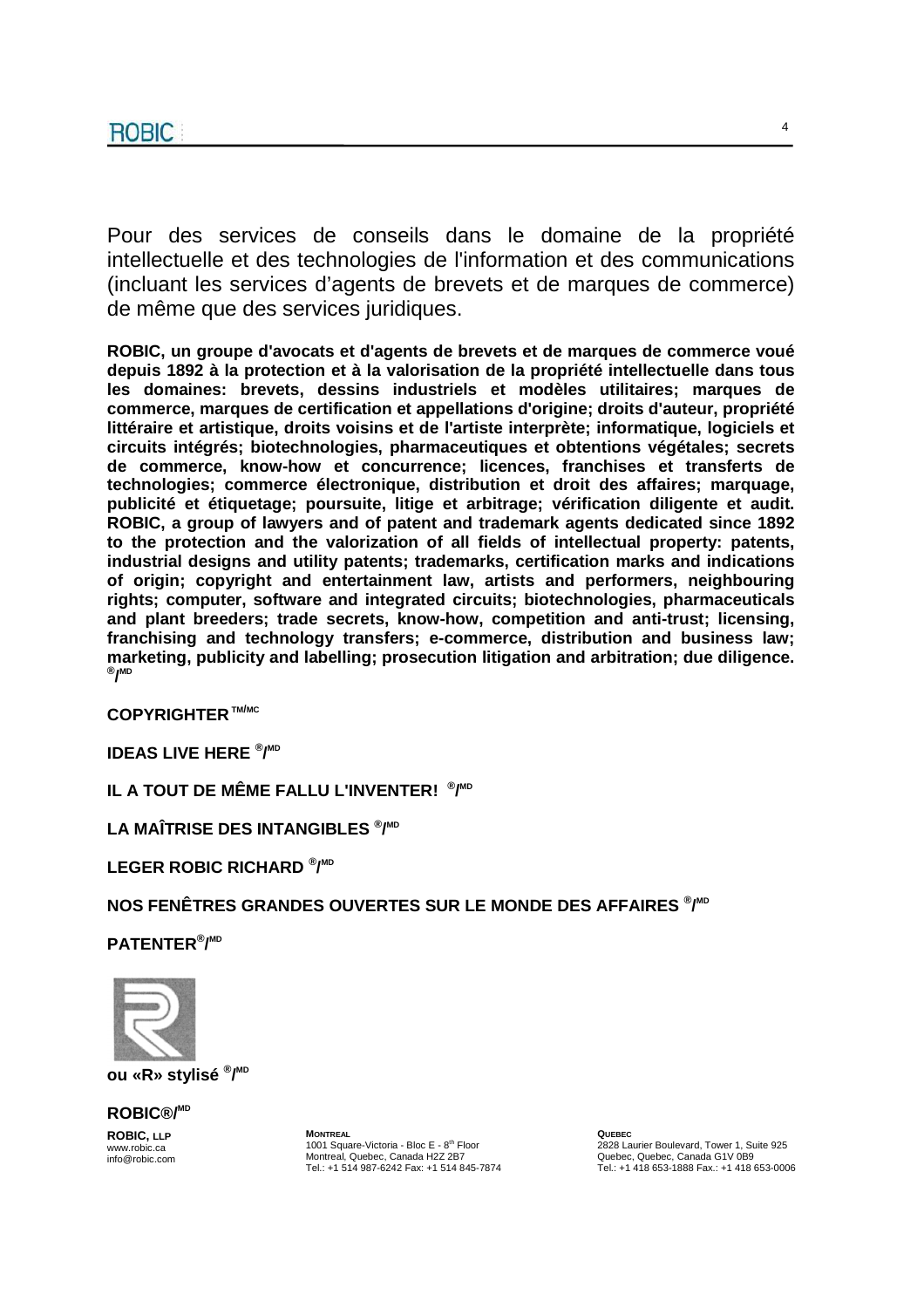

+ LAW + BUSINESS + SCIENCE + ART

**ou ROBIC +LAW +BUSINESS +SCIENCE +ART® / MD**

**THE TRADEMARKER GROUP TM/MC**

**TRADEMARKER TM/MC**

**VOS IDÉES À LA PORTÉE DU MONDE , DES AFFAIRES À LA GRANDEUR DE LA PLANÈTE® / MD**

**YOUR BUSINESS IS THE WORLD OF IDEAS; OUR BUSINESS BRINGS YOUR IDEAS TO THE WORLD ® / MD**

Marques de commerce de ROBIC, S.E.N.C.R.L. pour ses services de conseils dans le domaine de la propriété intellectuelle et des technologies de l'information et des communications (incluant les services d'agents de brevets et de marques de commerce) de même que ses services juridiques

\*\*\*\*\*\*\*\*\*\*\*\*\*\*\*\*\*\*\*\*\*\*\*\*\*\*\*\*\*\*\*\*\*\*\*\*\*\*\*\*\*\*\*\*\*\*\*\*\*\*\*\*\*\*\*\*\*\*\*\*\*\*\*\*\*\*\*\*\*\*\*\*\*\*\*\*\*\*\*\*\*\*\*\*\*\*\*\*\*\*\*\*\*\*\*\*\*\*

For services pertaining to intellectual property, technology and communication law and related matters (including patent and trade-mark agency services) as well as legal services.

**ROBIC, un groupe d'avocats et d'agents de brevets et de marques de commerce voué depuis 1892 à la protection et à la valorisation de la propriété intellectuelle dans tous les domaines: brevets, dessins industriels et modèles utilitaires; marques de commerce, marques de certification et appellations d'origine; droits d'auteur, propriété littéraire et artistique, droits voisins et de l'artiste interprète; informatique, logiciels et** 

**ROBIC, LLP** www.robic.ca info@robic.com **MONTREAL** 1001 Square-Victoria - Bloc E - 8<sup>th</sup> Floor Montreal, Quebec, Canada H2Z 2B7 Tel.: +1 514 987-6242 Fax: +1 514 845-7874 **QUEBEC**  2828 Laurier Boulevard, Tower 1, Suite 925 Quebec, Quebec, Canada G1V 0B9 Tel.: +1 418 653-1888 Fax.: +1 418 653-0006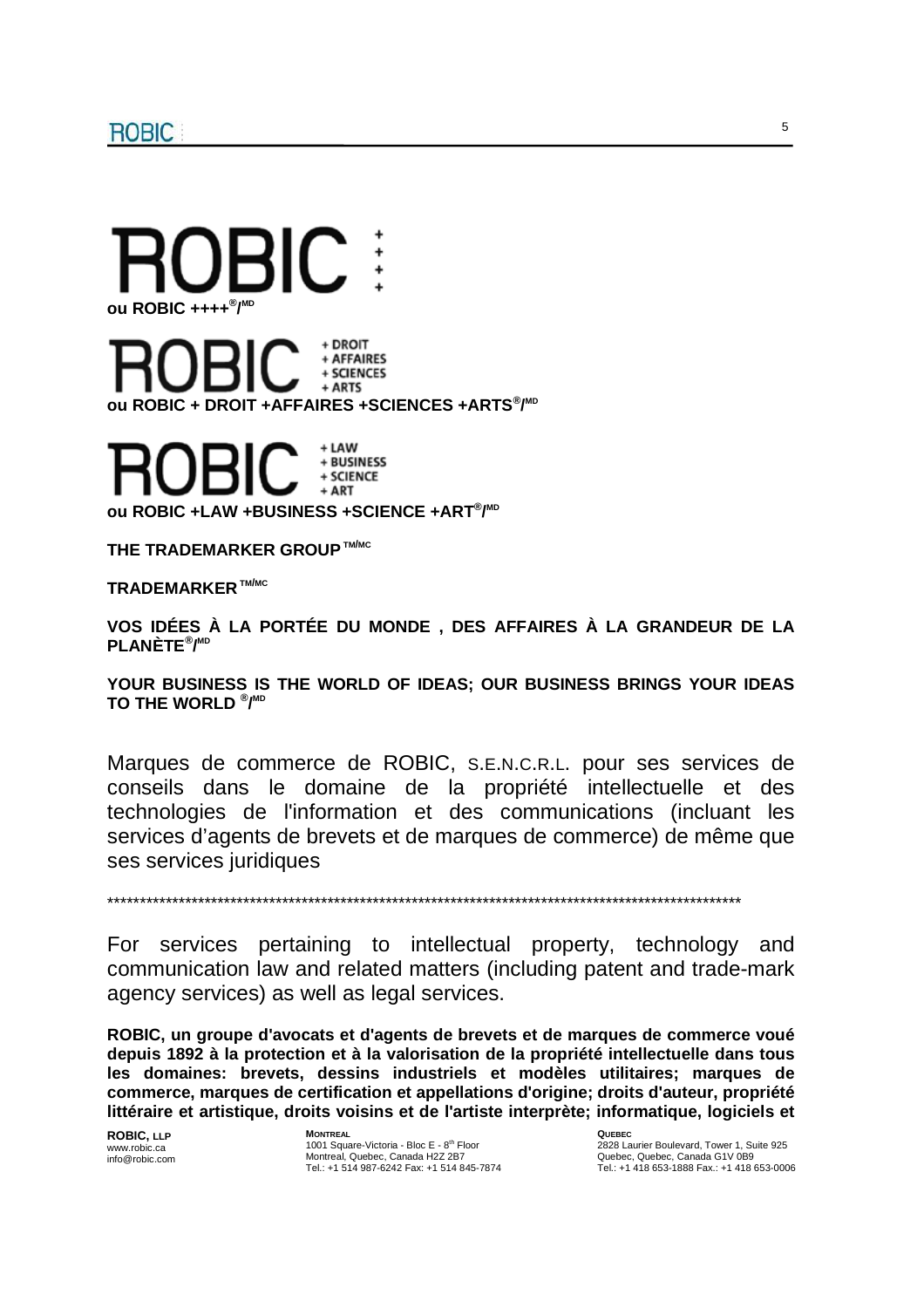**circuits intégrés; biotechnologies, pharmaceutiques et obtentions végétales; secrets de commerce, know-how et concurrence; licences, franchises et transferts de technologies; commerce électronique, distribution et droit des affaires; marquage, publicité et étiquetage; poursuite, litige et arbitrage; vérification diligente et audit. ROBIC, a group of lawyers and of patent and trademark agents dedicated since 1892 to the protection and the valorization of all fields of intellectual property: patents, industrial designs and utility patents; trademarks, certification marks and indications of origin; copyright and entertainment law, artists and performers, neighbouring rights; computer, software and integrated circuits; biotechnologies, pharmaceuticals and plant breeders; trade secrets, know-how, competition and anti-trust; licensing, franchising and technology transfers; e-commerce, distribution and business law; marketing, publicity and labelling; prosecution litigation and arbitration; due diligence. ® / MD**

**COPYRIGHTER TM/MC**

**IDEAS LIVE HERE ® / MD**

**IL A TOUT DE MÊME FALLU L'INVENTER! ® / MD**

**LA MAÎTRISE DES INTANGIBLES ® / MD**

**LEGER ROBIC RICHARD ® / MD**

**NOS FENÊTRES GRANDES OUVERTES SUR LE MONDE DES AFFAIRES ® / MD**

**PATENTER® / MD** 



 **or stylizedR® / MD**

**ROBIC®/MD**



+ DROIT + AFFAIRES + SCIENCES + ARTS **ou ROBIC + DROIT +AFFAIRES +SCIENCES +ARTS® / MD**

**ROBIC, LLP** www.robic.ca info@robic.com **MONTREAL** 1001 Square-Victoria - Bloc E - 8<sup>th</sup> Floor Montreal, Quebec, Canada H2Z 2B7 Tel.: +1 514 987-6242 Fax: +1 514 845-7874 **QUEBEC**  2828 Laurier Boulevard, Tower 1, Suite 925 Quebec, Quebec, Canada G1V 0B9 Tel.: +1 418 653-1888 Fax.: +1 418 653-0006